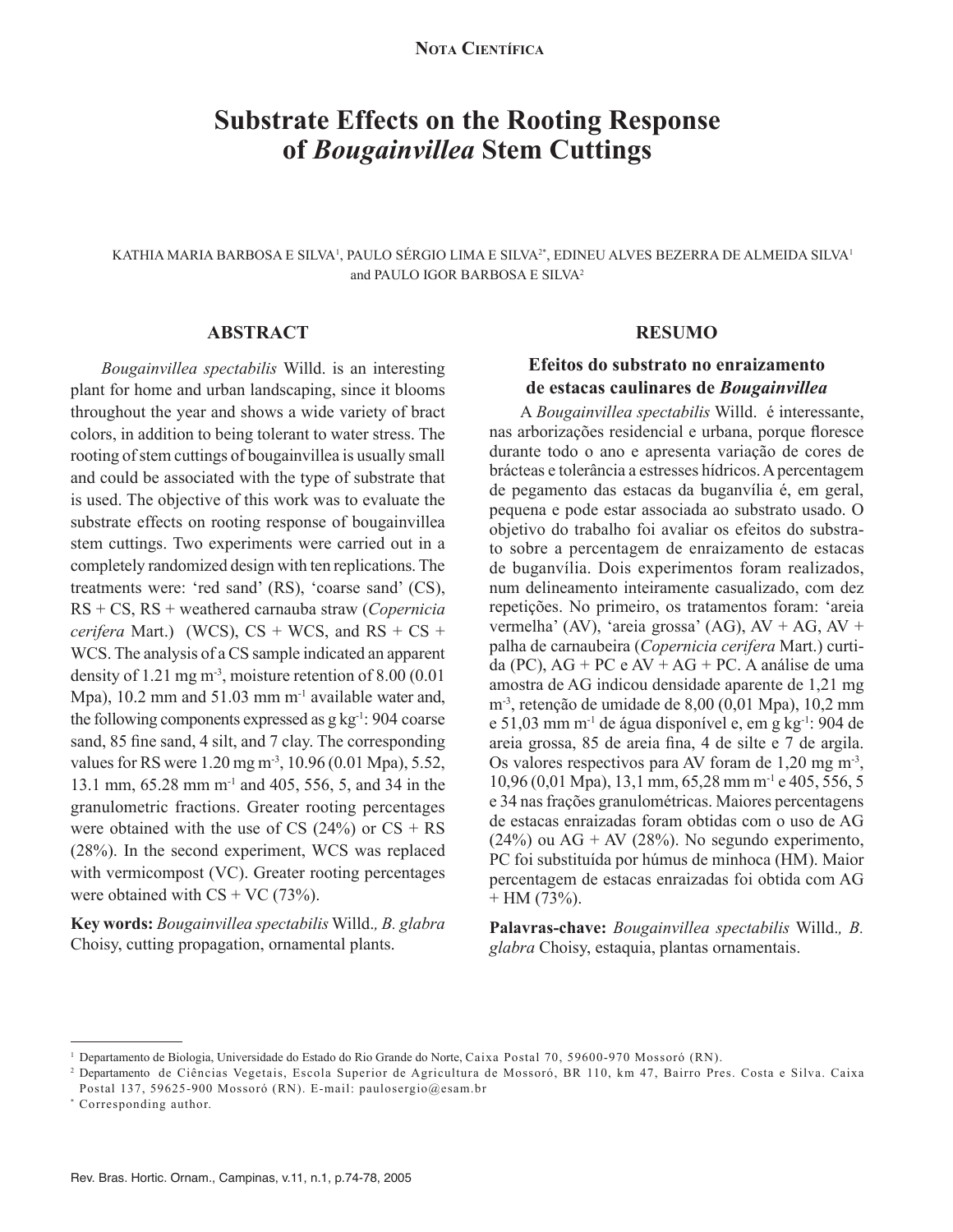#### **1. INTRODUCTION**

Floriculture encompasses cultivation of flowers and ornamental plants for a variety of purposes, from cut flower crops to the production of tall tree seedlings (CAS-TRO, 1998). In Brazil, floriculture is not a novel activity, and is practiced in an increasingly intensive manner, probably due to the development of communication and transportation means. Such development has facilitated flower and ornamental plant imports and exports since the mid 1990's (KÄMPF, 1997). Nowadays, it is a wellestablished activity of economic importance in many states in the Brazilian northeastern region (CASTRO, 1998). Rio Grande do Norte stands out as a state that is a large-scale exporter of fruits; this exporting activity can be extended to flowers and ornamental plants. The United States, Japan, and many European countries have a high demand for these products, which is not being met (MAT-SUNAGA, 1997).

The genus *Bougainvillea* includes 14 species, most of which have a shrubby to arboreal habit, sometimes thorny, and with a climbing, upright growth habit. The area of occurrence of this genus is located between the tropical and subtropical regions of South America. The most common species, when it comes to landscaping, are *B. glabra* Choisy and *B. spectabilis* Willd., which are very similar between themselves; this similarity sometimes makes it difficult to tell from one another. In Rio Grande do Norte, as well as in other states of the Northeast, cultivation of both species is quite common, with *B. spectabilis* being more frequent, in home and urban landscapings. Interest in bougainvilleas stems from the fact that they bloom throughout the year and present a variety of bract colors, in addition to being tolerant to water stresses.

One of the problems in bougainvillea cultivation concerns its form of propagation, usually done by means of stem cuttings. The percentage of cuttings that 'take' (experience rooting) is usually small. This problem causes increased amounts of labor, time and materials for seedling production, including the propagation material itself. The problem could be caused by the substrate that is utilized for propagation. Many authors (AL-SALEM & KARAM, 2001; JAMES & IERSEL, 2001; LIMA et al., 1997; SOUZA et al., 1995; VIEIRA NETO, 1998) demonstrated that the substrate can influence ornamental plant propagation.

The objective of this work was to evaluate substrate effects on rooting response of stem cuttings of bougainvillea (*B. glabra*).

#### **2. MATERIAL AND METHOD**

Two experiments were carried out in a shade house at Universidade do Estado do Rio Grande do Norte (UERN), located in the municipality of Mossoró, RN, Brazil. The shade house walls and ceiling were built with black nylon screen, providing an interception of approximately 50 % of the incident light. Data for some climatic factors were measured during the experimental period at a weather station located 3 km from the shade house (Table 1). The two experiments will be identified, through the rest of this paper, as Experiment-1 and Experiment-2, respectively. A completely randomized design was utilized in both experiments, with six treatments and ten replicates. Each plot consisted of ten 1 lcapacity black plastic bags, pierced in their bottom third. Planting was carried out by hand. Cuttings were 25 cm long with diameters ranging between 0.70 cm and 2.00 cm. Irrigation of the bags containing the substrates start-

| Climatic factor                        |      | 2002 |      |       |      |      |       |      |
|----------------------------------------|------|------|------|-------|------|------|-------|------|
|                                        | Jun. | Jul. | Aug. | Sept. | Nov. | Dec. | Jan.  | Feb. |
| Max. air temperature $({}^{\circ}C)$   | 33.3 | 34.0 | 34.8 | 35.4  | 34.8 | 35.6 | 31.1  | 33.7 |
| Min. air temperature $({}^{\circ}C)$   | 22.6 | 21.5 | 21.2 | 22.5  | 24.2 | 24.7 | 25.0  | 22.9 |
| Relative humidity $(\%)$               | 76.0 | 68.9 | 58.2 | 63.1  | 65.8 | 67.7 | 83.3  | 78.6 |
| Precipitation (mm)                     | 53.2 | 16.3 | 2.2  | 0.0   | 0.0  | 7.8  | 321.1 | 41.9 |
| Piche evaporation (mm)                 | 5.6  | 6.2  | 7.7  | 8.6   | 8.2  | 8.2  | 3.3   | 5.8  |
| Mean wind speed (m/s)                  | 3.6  | 4.2  | 4.6  | 6.0   | 5.5  | 5.2  | 2.1   | 2.8  |
| Insolation ( $h$ month <sup>-1</sup> ) | 214  | 273  | 301  | 303   | 288  | 254  | 56    | 234  |
| Cloud cover                            | 4.5  | 2.8  | 2.0  | 1.9   | 2.0  | 3.0  | 3.7   | 3.9  |

Table 1. Values for some climatic factors in pertinent months of 2001 and 2002 in Mossoró, RN, Brazil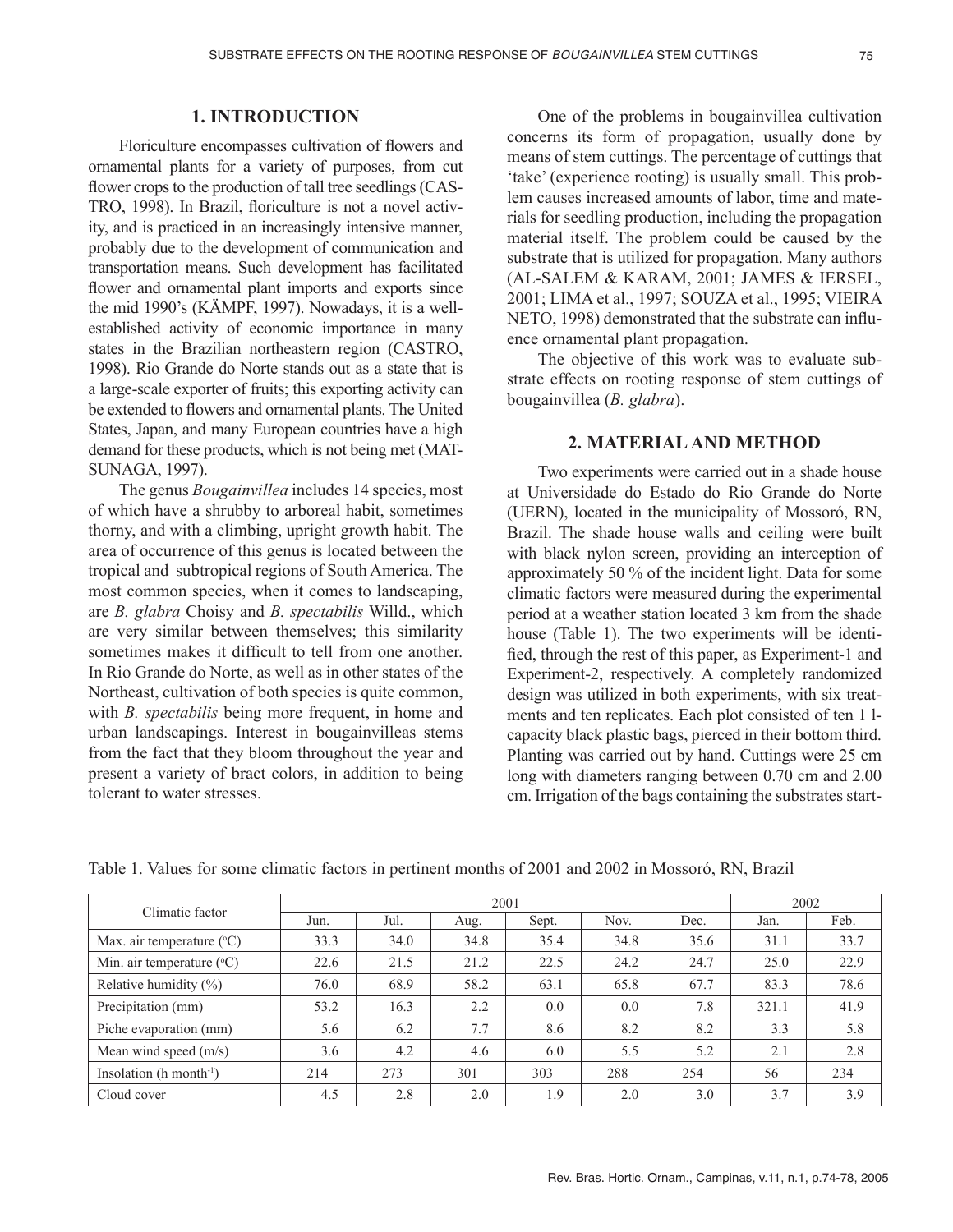ed five days before planting. The plants were irrigated with 1/2 l water/bag, applied at three daily times: in the beginning of the morning, at noon, and by the end of the afternoon. Weed control was performed every day by hand, starting on the seventh day after planting.

Experiment-1 was carried out in the period from 6.05.01 to 9.15.01. The treatments under evaluation were as follows: 'red sand' (RS), 'coarse sand' (CS), 'red sand' + 'coarse sand', 'red sand' + weathered carnauba straw (*Copernicia cerifera* Mart.), 'coarse sand' + weathered carnauba straw, and 'red sand' + 'coarse sand' + weathered carnauba straw. The physical analysis of a 'coarse sand' sample indicated an apparent density of 1.21 mg  $m<sup>3</sup>$ , moisture retention of 8.00 (0.01 Mpa), 10.2 mm and 51.03 mm m-1 available water, and the following components expressed as g  $kg<sup>-1</sup>$ : 904 coarse sand, 85 fine sand, 4 silt, and 7 clay. The corresponding values for 'red sand' were 1.20 mg m<sup>-3</sup>, 10.96 (0.01 Mpa), 13.1 mm, 65.28 mm m<sup>-1</sup> and 405, 556, 5, and 34 in the granulometric fractions. In the case of substrate mixtures, equal proportions of each component were utilized, in terms of volume;

proportions were uniformly mixed. After being mixed, the substrates were sifted through a 3.2 mm diameter mesh. The chemical analysis results for substrates are presented in Table 2.

Planting for Experiment-2 was carried out on 11.10.01 and the harvest was performed 96 days later. The substrates evaluated were the same as in Experiment-1, but carnauba straw was replaced with vermicompost. The chemical analysis results for the substrates are presented in Table 3.

In both experiments, evaluations consisted of: percentage of rooted cuttings, length of the longest branch, and dry matter mass of the above-ground part and of the root system. Cuttings with a minimum of one root at least 1 cm long were considered as rooted. Collection of stake materials (above-ground part and root) was done on a single day. After collecting, the materials were placed in a forced air circulation oven, adjusted to a temperature of 65°C, where they remained for seven days. The data were statistically analyzed according to recommendations by ZAR (1999). The means were compared by Tukey test at 5% probability.

Table 2**.** Chemical analysis results of substrate samples utilized for bougainvillea propagation

|                    | pH(1:2.5)        |            |                   | Ca   | Mg   | K                  | Na   | Al                 |    |
|--------------------|------------------|------------|-------------------|------|------|--------------------|------|--------------------|----|
| Substrate          | H <sub>2</sub> O | <b>KCl</b> | CaCl <sub>2</sub> |      |      | $\text{cmol/dm}^3$ |      | mg/dm <sup>3</sup> |    |
| Red sand (RS)      | 5.0              | 4.2        | 4.7               | 1.30 | 0.50 | 0.06               | 0.04 | 0.25               |    |
| Coarse sand (CS)   | 8.7              | 7.4        | 7.8               | 1.80 | 0.90 | 0.07               | 0.16 | 0.00               | 37 |
| $RS + CS$          | 6.1              | 5.1        | 5.7               | 1.40 | 1.10 | 0.05               | 0.16 | 0.10               | 16 |
| $RS +$ straw $(S)$ | 4.8              | 4.0        | 4.6               | 3.40 | 2.10 | 0.35               | 0.13 | 0.25               | 31 |
| $CS + S$           | 5.8              | 4.9        | 5.4               | 3.30 | 2.00 | 0.38               | 0.20 | 0.15               | 48 |
| $RS + CS + S$      | 5.6              | 4.7        | 5.2               | 2.90 | 1.60 | 0.35               | 0.18 | 0.00               | 41 |

1 Analyses carried out at Laboratório de Solos of Escola Superior de Agricultura de Mossoró.

Table 3**.** Chemical analysis results of substrate samples utilized for bougainvillea propagation

| Substrate                      | pH(1:2.5)        |     |                   | Ca    | Mg   | K           | Na   | Al                 | P   |
|--------------------------------|------------------|-----|-------------------|-------|------|-------------|------|--------------------|-----|
|                                | H <sub>2</sub> O | KCl | CaCl <sub>2</sub> |       |      | cmol $/dm3$ |      | mg/dm <sup>3</sup> |     |
| Red sand (RS)                  | 4.7              | 3.9 | 4.5               | 1.00  | 0.90 | 0.11        | 0.17 | 0.15               | 2   |
| Coarse sand (CS)               | 8.2              | 6.9 | 7.4               | 1.90  | 0.90 | 0.09        | 0.24 | 0.00               | 43  |
| $RS + CS$                      | 6.0              | 5.0 | 5.6               | 1.90  | 0.90 | 0.12        | 0.21 | 0.00               | 50  |
| $Red$ sand + vermicompost (VC) | 7.0              | 5.9 | 6.4               | 8.00  | 3.40 | 0.48        | 0.55 | 0.00               | 349 |
| $CS + VC$                      | 7.3              | 6.2 | 6.7               | 12.00 | 2.60 | 0.75        | 0.59 | 0.00               | 755 |
| $RS + CS + VC$                 | 6.9              | 5.8 | 6.3               | 7.60  | 5.60 | 0.57        | 0.60 | 0.00               | 451 |

1 Analyses carried out at Laboratório de Solos of Escola Superior de Agricultura de Mossoró.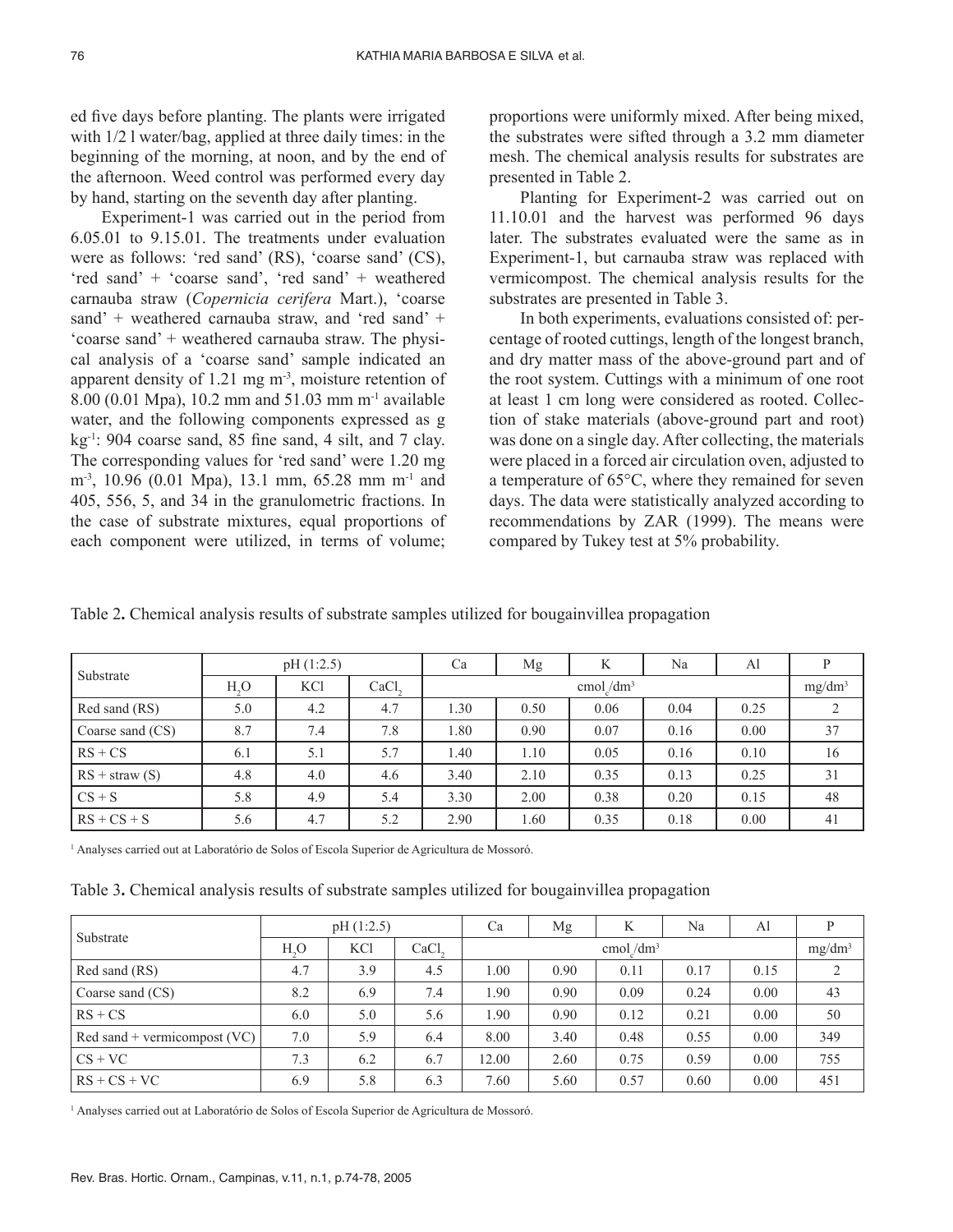### **3. RESULTS AND DISCUSSION**

With regard to the percentage of sprouted (mean length of longest branch and dry matter in aboveground part) and rooted cuttings, the best results were obtained with the use of 'coarse sand', either alone or mixed with 'red sand' (Table 4). The 'coarse sand' plus carnauba straw mixture provided the greatest mean length for the longest bougainvillea branch. In spite of this fact, this treatment only differed significantly from 'red sand' as a substrate. In the case of dry matter weight in the above-ground part of plants, the highest means were obtained with 'coarse sand' + 'red sand' + carnauba straw, and coarse sand  $+$  carnauba straw mixtures. No differences between treatments were observed for dry matter weight in the root system. It can be seen, therefore, that the best treatment depends on the trait that is being evaluated. The carnauba straw seems to be an interesting substrate to stimulate growth, especially for shoots in the above-ground part of the plant, but not to increase the proportion of rooted cuttings.

The bougainvillea cuttings characteristics, 96 days after burying, in the experiment where vermicompost replaced carnauba straw, are presented in Table 5. The 'coarse sand' + vermicompost treatment provided the greatest percentage of sprouted cuttings. The three treatments that provided the greatest mean length of the longest bougainvillea branch were those where vermicompost was present. The 'coarse sand' + vermicompost, and 'red sand' + vermicompost treatments provided the greatest dry matter weights in the aboveground part of the plant and in the root system.

Apparently, carnauba straw, and also vermicompost, favor growth of the root system and of the aboveground part of bougainvillea plants, possibly because they improve the physical, chemical, and biological properties of the substrate. Results obtained by several authors (ALVES & PASSONI, 1997; JAMES & IER-SEL, 2001; SOUZA et al. 1995) support, to a certain extent, the results found in the present work. SOUZA et al. (1995) verified that a substrate containing soil + sand + carbonized rice hulls promoted greater growth in daisies (*Chrysanthemum morifolium* Ramat.) due to greater water availability and aeration, according to the authors. The plants showed smaller growth in the soil + sand substrate, probably due to compaction. In this

|  |  |  |  | Table 4. Bougainvillea cutting characteristics, 102 days after burying, in relation to types of substrates |
|--|--|--|--|------------------------------------------------------------------------------------------------------------|
|  |  |  |  |                                                                                                            |

| Substrates                 | Rooted cuttings | Mean length of longest<br>branch | Dry matter in above-<br>ground part | Dry matter in root<br>system |
|----------------------------|-----------------|----------------------------------|-------------------------------------|------------------------------|
|                            | $\frac{0}{0}$   | cm                               |                                     | g                            |
| Coarse sand $(CS)$         | 24a             | 12.4ab                           | $1.40$ ab                           | 0.38a                        |
| Red sand (RS)              | 14ab            | 3.2 <sub>b</sub>                 | 0.41 <sub>b</sub>                   | 0.09a                        |
| $CS + RS$                  | 28a             | 8.5 ab                           | $0.76$ ab                           | 0.20a                        |
| $CS +$ carnauba straw      | $14$ ab         | 25.9a                            | 2.99a                               | 0.48a                        |
| $RS +$ carnauba straw      | 7 b             | $12.5$ ab                        | $1.67$ ab                           | 0.34a                        |
| $CS + RS +$ carnauba straw | 17ab            | $20.3$ ab                        | 2.99a                               | 0.56a                        |
| $C.V. \%$                  | 75              | 69                               | 64                                  | 81                           |

Table 5. Bougainvillea cutting characteristics, 96 days after burying, in relation to types of substrates

| Substrates               | Rooted cuttings | Mean length of longest<br>branch | Dry matter in the abo-<br>ve-ground part | Dry matter in root<br>system |
|--------------------------|-----------------|----------------------------------|------------------------------------------|------------------------------|
|                          | $\frac{0}{0}$   | cm                               |                                          | g                            |
| Coarse sand (CS)         | 53 bcd          | 13.8 <sub>b</sub>                | 1.36 bc                                  | 0.30 <sub>bc</sub>           |
| Red sand (RS)            | 45 cd           | 11.6 <sub>b</sub>                | 0.67c                                    | 0.13c                        |
| $CS + RS$                | 39 d            | $19.3$ ab                        | $1.44$ bc                                | $0.24$ bc                    |
| $CS + vermicompost$      | 73 a            | 27.2a                            | 4.28a                                    | 0.55a                        |
| $RS + vermicompost$      | 68ab            | 29.5a                            | 4.37a                                    | 0.55a                        |
| $CS + RS + vermicompost$ | 63 abc          | 24.3a                            | $3.11$ ab                                | $0.36$ ab                    |
| C.V. $%$                 | 18              | 38                               | 47                                       | 17                           |